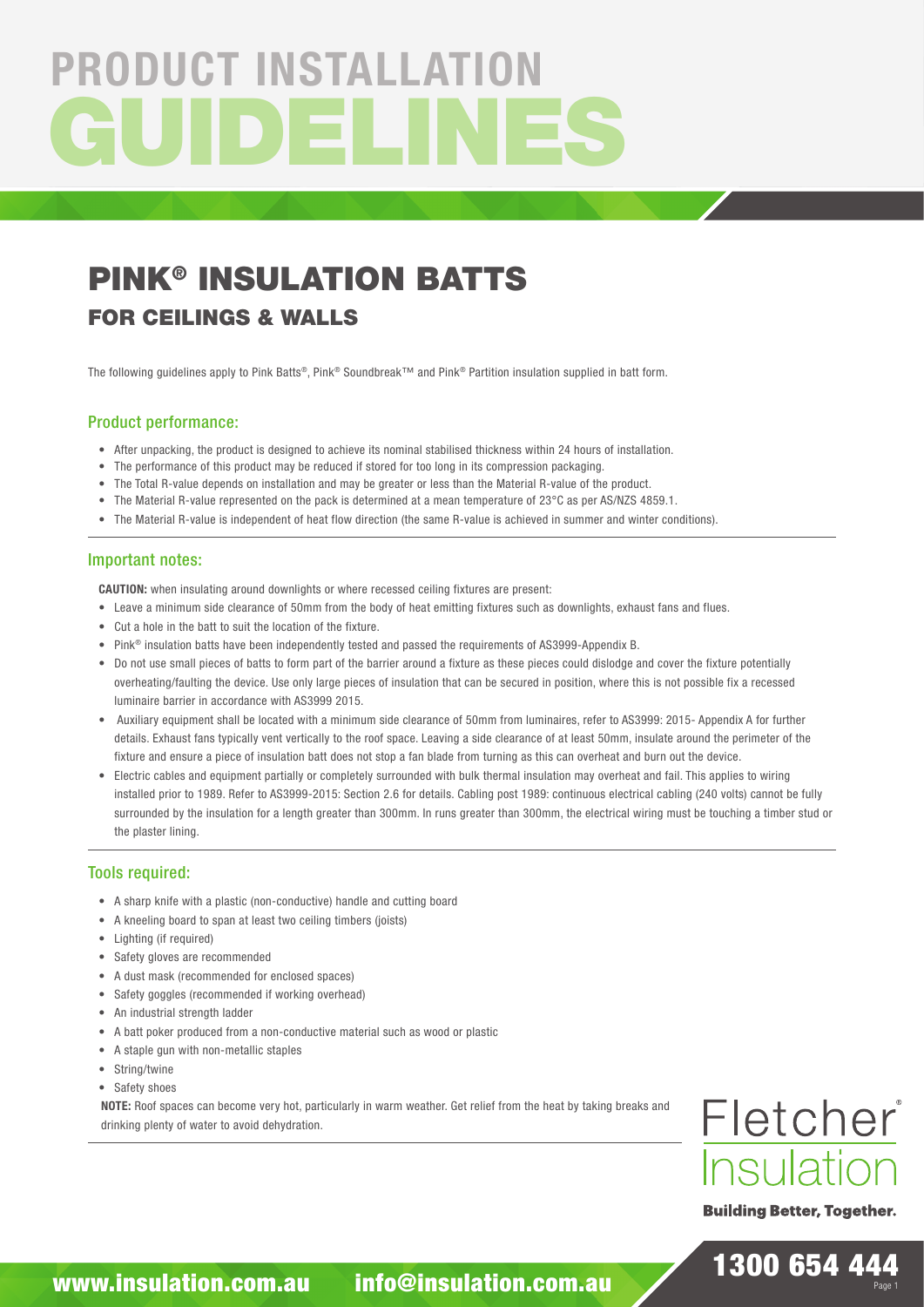#### Before you commence:

- Turn off the power at the fuse box before commencing the installation. Ensure you place a warning tag to prevent power being restored prior to completion of the install. Use only Pink® insulation, recommended according to the type and thickness of the stud.
- Check the distance between studs before installing the insulation. Measure from the centre of one stud/ceiling joist to the next.
- Calculate the area to be insulated and then calculate the number of packs required for the job.
- Before entering the ceiling space, make a sketch of the location of any electrical equipment in the ceiling such as downlights and exhaust fans.

#### Flat ceilings:

- When loading the insulation into the attic space, place the insulation packs across the joists, so that the weight of the insulation spans across the joists and the load is not taken directly by the plasterboard. Ensure they remain unopened at this point in time.
- Commence working from one side or from the furthest point from the manhole access.
- Open one pack of batts at a time.
- Never walk on plaster ceilings. Stand on ceiling joists only.
- Place the kneeling board across at least two ceiling joists before kneeling.
- Ensure the product is dry, if the product is wet, replace it before proceeding.
- Friction fit the batts between ceiling joists.
- Butt the batts closely together to ensure there are no gaps left at joints.
- Continue until the entire ceiling area is covered extending batts 50mm onto the external wall top plate. Ensure a clearance of not less than 25mm between the batts and the roof cladding material.
- Avoid blocking natural ventilation.
- Using the batt poker, push the batts into areas that are difficult to access.
- Cut the batts to the required size to fit around vents, exhaust fans and flue pipes allowing a side clearance of at least 50mm.
- Cut the batts against a firm straight surface where no electrical or services exist.
- Offcuts may be used to fill small spaces to ensure complete coverage.
- Be careful of electrical wiring in the ceiling. Ensure you do not completely surround the cables with the insulation.
- Ensure the man hole is completely covered with a cut-to-size batt.
- Restore power and remove the caution tag when the job is complete.

#### Raked ceilings:

- For raked ceilings, the batts should be installed prior to fixing the plasterboard.
- Where friction fitting is not possible (e.g. uneven joist spacing etc.), then the batts shall be supported by string or twine running at right angles to the ceiling joists so they remain in place until the plasterboard is installed.

#### Brick veneer walls:

- Friction fit the insulation into the wall frames ensuring there are no gaps between the insulation and studs or noggins.
- It is important that the insulation is secured so it cannot fall into the cavity or come in contact with the outer brickwork allowing moisture to pass from the exterior wall to the internal lining.
- Wall wrap (recommended) or long lasting string/twine should be fixed across the exterior face of the frame before installing the insulation from the inside.
- Where string/twine is used, twine should be fixed between each set of studs from the top to the bottom, running parallel with the studs. Where two lengths are used they should be evenly spaced.
- Ensure that the batts do not protrude past the stud and fit snugly including where insulation is around water pipes or other rigid obstructions in the wall.

#### Fibre cement or weatherboard clad walls:

- In non-tropic climates, a vapour permeable wall wrap or building membrane must be used so as not to cause accumulation of moisture. Always check with the manufacturer of the cladding material for suitable characteristics of the building membrane.
- Butt the insulation closely together to ensure there are no gaps left at joints.
- Offcuts may be used to fill small spaces to ensure complete coverage.



**Building Better, Together.**